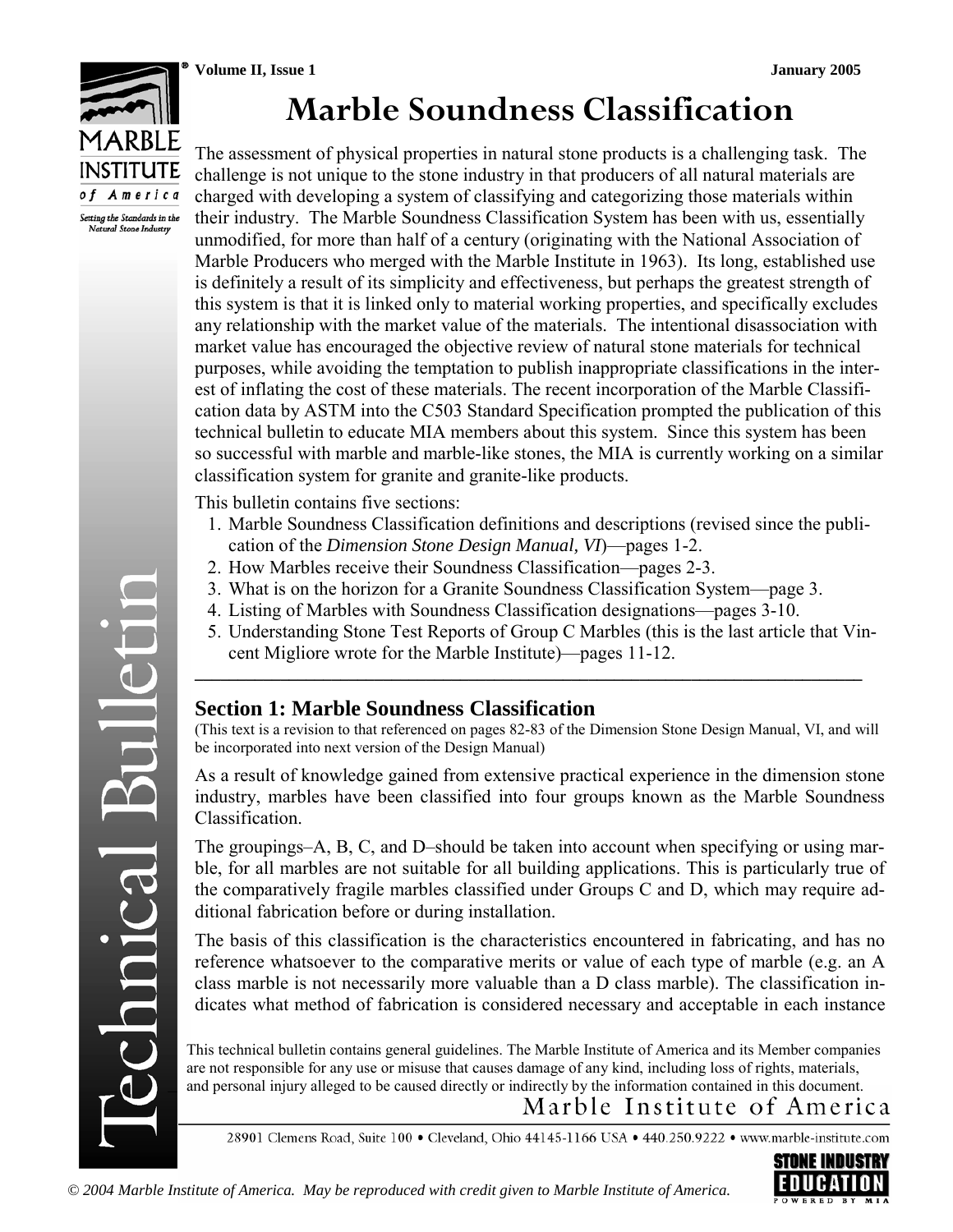as based on standard trade practice, and applies only to marble and limestone/marble.

### **The four groups of Marble Soundness Classification are**:

#### **Group A Marbles**

Sound marbles with uniform and favorable working qualities, containing no obvious geological voids or fissures. They include completely metamorphosed (recrystallized) limestone or dolostone, in which non-carbonate minerals associated with clay and silt have been recrystallized or altered into other minerals. These stones have uniform working qualities, can be used on the exterior or interior, and do not require any filling or patching.

### **Group B Marbles**

Marbles similar in character to Group A, but some geological imperfections could be evident. Group B Marbles are similar in quality to limestone or dolostone of Group A, except all the non-carbonate minerals associated with clay and silt have not been recrystallized or altered into other minerals. These marbles may contain holes or voids which are filled with epoxy, shellac, or polyester resin by "waxing," "sticking," or "filling". Filling is not intended to be noticeable to a great degree, nor is it expected to be perfectly color matched or "glass" smooth. Group B Marbles are suitable for exterior or interior applications.

*Waxing* ,*sticking* and *filling* (common industry terms) are defined below:

*Waxing* refers to the practice of filling minor surface imperfections such as voids or sand holes with melted shellac, cabinetmaker's wax or certain polyester compounds. It does not refer to the application of paste wax to make surfaces shinier.

*Sticking* describes the butt edge repair of a broken piece, now generally done with dowels, cements, or epoxies. The pieces are "stuck" together; thus "sticking."

*Filling* describes the filling of natural voids in stone units with cements or synthetic resins and similar materials.

## **Group C Marbles**

Group C Marbles comprise the largest and most colorful group of marbles. They may contain all or some of the following features: holes, voids, lines of separation and structural flaws. Group C Marbles have variations in working qualities. Many of the non-carbonate minerals associated with clay and silt have not been recrystallized or altered into other minerals due to incomplete metamorphism.

It is standard practice to repair these variations by use of reinforcing backing, liners, sticking together, filling with resin or cement, fabricating corners or missing stone with compounds of similar nature, color and texture. Any other work necessary to hold the stone together is performed to yield a finished product that is usable for architectural purposes. Upon completion, most repairs can be visible and apparent given a difference in light reflection. Quality of the repair work will vary in this group. With several exceptions, these marbles are not suitable for exterior application.

### **Group D Marbles**

Marbles which are very similiar to Group C, but contain a larger proportion of natural faults, maximum variations in working qualities and require more methods of finishing. Few stones carry this designation; it is reserved for only very laborious Group C stones.

**\_\_\_\_\_\_\_\_\_\_\_\_\_\_\_\_\_\_\_\_\_\_\_\_\_\_\_\_\_\_\_\_\_\_\_\_\_\_\_\_\_\_\_\_\_\_\_\_\_\_\_\_\_\_\_\_\_\_\_\_\_\_\_\_\_\_\_\_\_\_\_\_\_\_\_\_\_\_\_\_\_\_\_** 

## **Section 2: How Marbles Receive Their Soundness Classification**

The actual classification (A, B, C, or D) is determined by the quarry/producer based on the definitions described above. The Marble Institute of America confirms the designation and publishes the listing.

Quarry/Producer Members desiring that a marble be added or re-classified to this listing should follow this process:

Step 1: Designate the marble with one of the classifications (using the definitions published in this technical bulletin and/or *Dimension Stone Design Manual, VI*).

Step 2: Request that the MIA Technical Department verify the quarry/producer designation. The sup-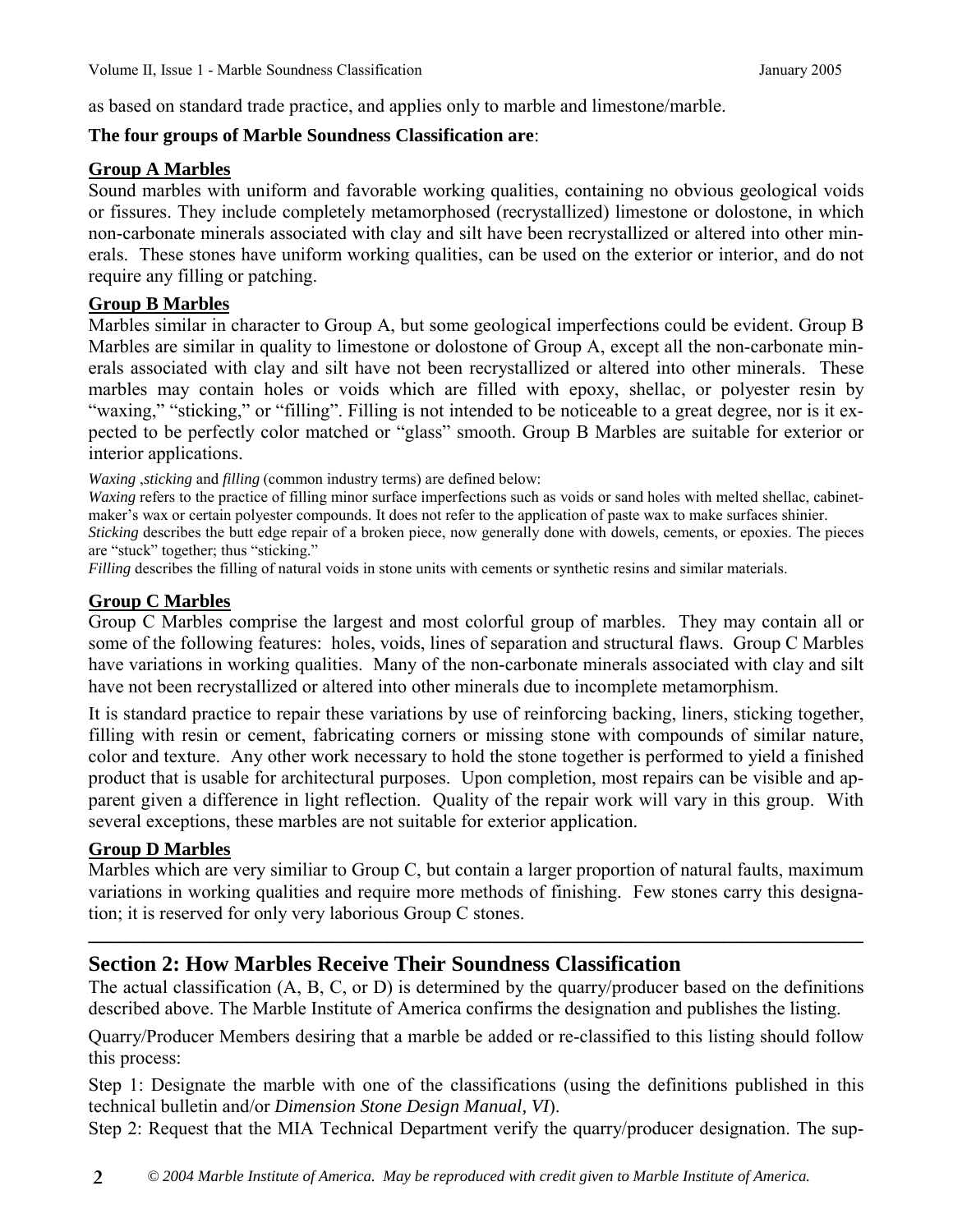Volume II, Issue 1 - Marble Soundness Classification January 2005

porting documentation should include the following:

- A letter to the MIA Technical Department stating the classification, stone name, origin, and reason for the designation.
- 12"x12" (300 mm x 300 mm) sample
- 2-3 photographs featuring close-up images of the vein the stone was taken from.
- Payment of \$250 USD (payable to the Marble Institute of America) to cover review and report fees.
- Quarry/producer pays all costs associated with shipping samples, photos, etc.

Step 3: MIA Technical Department issues a report. The classification given in this report is a point of reference only. To work with stone is to work with a product of nature, and products of nature vary from sample to sample. Further research and testing is normally done to substantiate the stone's worthiness for particular applications.

**—————————————————————————————————————** 

## **Section 3: Granite Soundness Classification System**

Currently there is no soundness classification system established for granite. Similar to marble, the unique properties and characteristics found in various granites also require specific measures to be employed in the fabrication, handling, and installation practices to ensure quality applications of the material. The Marble Institute is developing a classification system for granite for use by the stone industry in 2005.

**—————————————————————————————————————** 

## **Section 4: Listing of Marbles with a Soundness Classification Designation**

Many marbles have received a Marble Soundness Classification designation since the inception of this system. The most recent listing of marbles was featured in both *Dimension Stone Design Manual, IV* (1991), and the *Dimension Stones of the World* (2-volume set). Several dozen marbles have received a designation since these publications were first printed. This technical bulletin includes the most recent list. It is important to note that many of the classifications were originally established by the producer. Therefore consumers are encouraged to investigate a stone's classification and request documentation about the classification from the supplier of the product.

#### **Key to Color Range Abbreviations**

*© 2004 Marble Institute of America. May be reproduced with credit given to Marble Institute of America.* **3**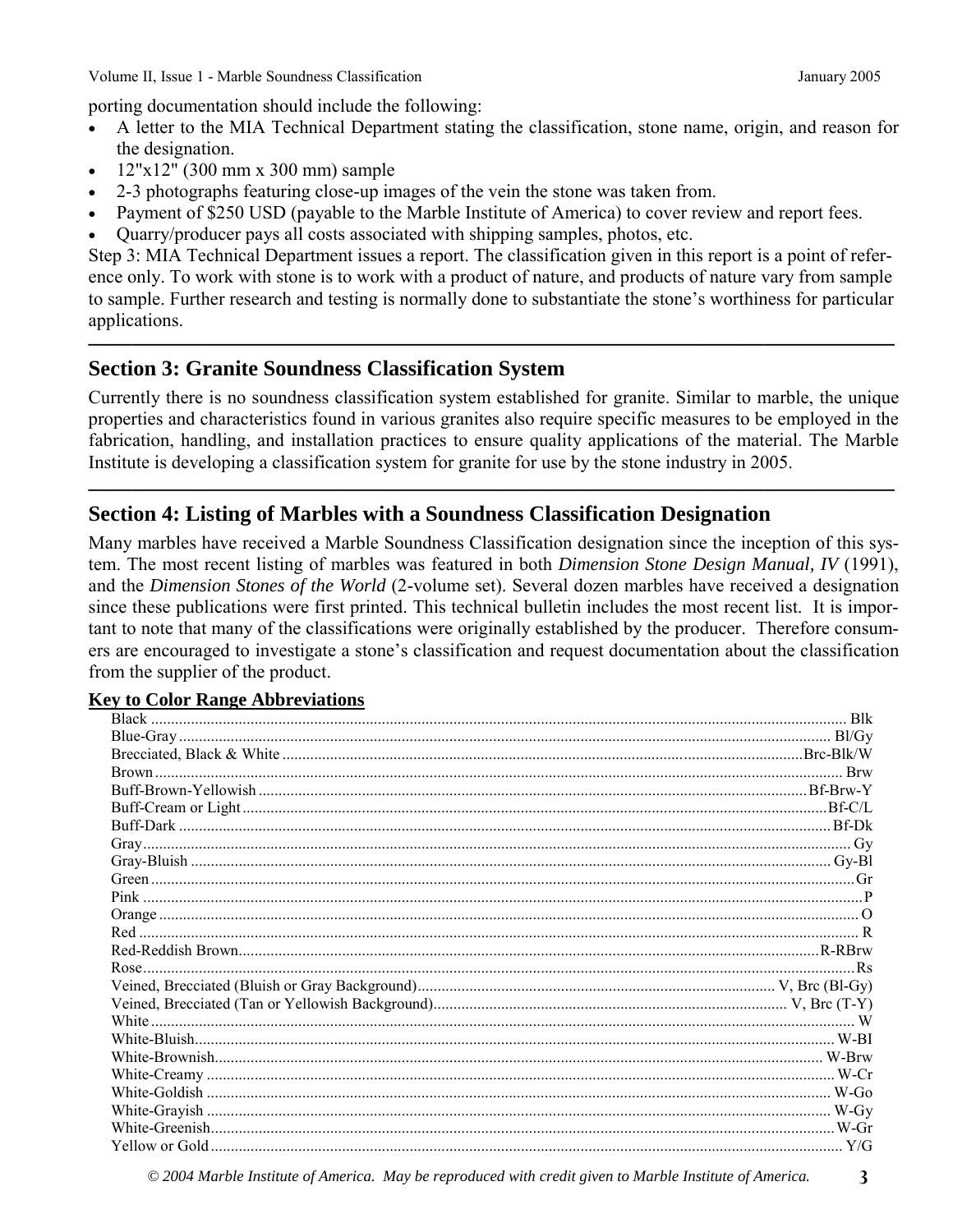#### Volume II, Issue 1 – Marble Soundness Classification January 2005

| Name                                     | Color                                         | Origin      | S.C.                         | Name                          | Color                | Origin      | S.C.                  |
|------------------------------------------|-----------------------------------------------|-------------|------------------------------|-------------------------------|----------------------|-------------|-----------------------|
|                                          | $\overline{\mathbf{A}}$                       |             |                              |                               | A (continued)        |             |                       |
| Abancado Laranja                         | $\mathbf O$                                   | Portugal    | $\mathbf C$                  | Aurisina Chiara               | Gy                   | Italy       | $\mathbf B$           |
| Abancado Laranja Claro                   | $\Omega$                                      | Portugal    | $\mathbf C$                  | Aurisina Fiorito              | Gy                   | Italy       | $\, {\bf B}$          |
| Acquabianca                              | W-Bl                                          | Italy       | A                            | Aurisina Granitello           | Gy                   | Italy       | $\, {\bf B}$          |
| Adair Marble                             | $W-B1$                                        | Canada      | $\, {\bf B}$                 | Avorio Beta                   | Bf-C/L               | Italy       | $\mathcal{C}$         |
| Adria Grigio                             | Gy                                            | Yugoslavia  | $\mathbf C$                  | Avorio di Siena               | Y/G                  | Italy       | $\mathbf C$           |
| Aegean Crystal                           | W                                             | Greece      | $\bf{B}$                     | Avorio Siena                  | Y/G                  | Italy       | $\overline{C}$        |
| <b>African Rose</b>                      | Brw                                           | Morocco     | $\mathsf C$                  |                               |                      |             |                       |
| African Rose Light                       | <b>Brw</b>                                    | Morocco     | $\mathbf C$                  |                               | $\bf{B}$             |             |                       |
| Afyon                                    | Bf-C/L                                        | Turkey      | $\, {\bf B}$                 |                               |                      |             |                       |
| Afyon White                              | W                                             | Turkey      | A                            | <b>Baker Dark Cedar</b>       | <b>Brw</b>           | U.S.A.      | A                     |
| Ajax                                     | W-Cr                                          | Greece      | A                            | Bardiglietto                  | $Gy-B1$              | Italy       | $\bf{B}$              |
| Alagao Beige                             | $\overline{O}$                                | Philippines | $\mathbf C$                  | Bardiglio Cappella            | Bl/Gy                | Italy       | $\mathsf{C}$          |
| Alba Pallida                             | Bf/Cl                                         | Italy       | $\mathbf C$                  | <b>Bardiglio Carrara</b>      | Gy                   | Italy       | $\, {\bf B}$          |
| Alexander White                          | W                                             | Guatemala   | $\mathbf{A}$                 | Bardiglio Carrara Chiaro      | Gy-Bl                | Italy       | $\, {\bf B}$          |
| Almiscado                                | <b>Rs</b>                                     | Portugal    | $\mathsf{C}$                 | Bardiglio Carrara Scuro       | Bl/Gy                | Italy       | $\, {\bf B}$          |
| Alpinina Clara*                          | Bf-C/L                                        | Portugal    | $\overline{C}$               | <b>Bardiglio</b> Costa        | Gy                   | Italy       | ${\bf D}$             |
| Alpinina Rosada*                         | Bf-C/L                                        | Portugal    | $\mathsf C$                  | <b>Basaltina</b>              | Gy                   | Italy       | $\mathbf{A}$          |
| Andies Grey                              | Gy                                            | U.S.A.      | $\boldsymbol{\rm{A}}$        | Beige Classic*                | Bf-C/L               | Philippines | $\mathcal{C}$         |
| Apache Gold Vein                         | Gy                                            | U.S.A.      | $\mathsf{C}$                 | Beige Maya                    | $Bf-C/L$             | Mexico      | $\mathcal{C}$         |
| Aphrodisias Cloudy                       | $W-B1$                                        | Turkey      | A                            | Beige Peach*                  | $\mathbf{O}$         | Philippines | $\overline{C}$        |
| Aphrodisias White                        | W                                             | Turkey      | $\boldsymbol{A}$             | Beige Serpentina              | Bf-C/L               | Spain       | $\mathcal{C}$         |
|                                          | Gr                                            | Taiwan      | $\, {\bf B}$                 | <b>Belgium Black</b>          | <b>Blk</b>           | Belgium     | $\bf{B}$              |
| Apollo<br>Arebescato                     | V, Brc(Cr-W) Italy                            |             | $\, {\bf B}$                 | Belgium Blue*                 | <b>Blk</b>           | Belgium     | $\bf{B}$              |
| Arabescato Alga Marina                   |                                               |             |                              | Belgium Red Light             | $\mathbf R$          | Belgium     | $\mathbf C$           |
| Stazzema                                 | V, Brc(Cr-W) Italy                            |             | $\mathsf{C}$                 | <b>Belice Verde</b>           | Gr                   | Guatemala   | $\overline{C}$        |
| Arabescato Arni                          | V, Brc(Cr-W) Italy                            |             | $\mathbf C$                  | Bettogli Vein                 | $V$ , $Brc(Cr-W)$    | Italy       | A                     |
| Arabescato Arni Corchia                  | V, Brc(Cr-W) Italy                            |             | B                            | Bianco Arni                   | W-Gy                 | Italy       | A                     |
| Arabescato Calacatta                     |                                               |             |                              | Bianco Carrara B              | W                    | Italy       | A                     |
| Resceto                                  | V, Brc(Cr-W) Italy                            |             |                              | Bianco Carrara C              | W                    | Italy       | A                     |
| Arabescato Carcaraia                     | V, Brc(Cr-W) Italy                            |             | $\mathbf C$<br>$\mathsf{C}$  | Bianco Carrara C/D            | W                    | Italy       | $\mathbf{A}$          |
| Arabescato Cervaiole                     | V, Brc(Cr-W) Italy                            |             | $\, {\bf B}$                 | Bianco Carrara D              | W                    | Italy       | A                     |
| Arabescato Colletino                     | V, Brc(Cr-W) Italy                            |             | $\mathbf C$                  | <b>Bianco Cristal</b>         | W                    | Greece      | $\bf{B}$              |
| Arabescato Corchia                       | V, Brc(Cr-W) Italy                            |             | B                            | Bianco de Nieve               | W                    | Yugoslavia  | $\bf{B}$              |
| Arabescato Faniello                      |                                               |             |                              | <b>Bianco</b> P               | W                    | Italy       | A                     |
| Arabescato Garfagnana                    | V, Brc(Cr-W) Italy                            |             | $\mathsf{C}$<br>$\, {\bf B}$ | <b>Bianco Pentelicon</b>      | W                    | Greece      | A                     |
| Arabescato la Mossa                      | $V$ , $Brc(Cr-W)$ Italy<br>V. Brc(Cr-W) Italy |             | B                            | Bianco Venato Gioia           | W-Gy                 | Italy       | A                     |
| Arabescato M                             | V, Brc(Cr-W) Italy                            |             | B                            | Biancospino                   | W-Gy                 | Italy       | $\boldsymbol{\rm{A}}$ |
|                                          |                                               |             | $\mathbf C$                  | <b>Black and Gold</b>         | Blk                  | Italy       | D                     |
| Arabescato Orobico<br>Arabescato Orobico | V, Brc(Cr-W) Italy                            |             |                              | <b>Black and Gold Extra</b>   | <b>Blk</b>           | Italy       | $\mathbf D$           |
|                                          |                                               |             | $\mathbf C$                  | <b>Black Levadias</b>         | <b>Blk</b>           | Greece      | $\, {\bf B}$          |
| Grigio Nuvolato<br>Arabescato Orobico    | V, Brc(Cr-W) Italy                            |             |                              | Black Marquina*               | <b>B</b> lk          | Spain       | $\mathcal{C}$         |
| Rosso                                    | V, Brc(Cr-W) Italy                            |             | $\mathsf{C}$                 | <b>Black Principessa</b>      | Blk                  | Spain       | D                     |
| Arabescato Rosso                         |                                               |             |                              | <b>Black Saint Laurent</b>    | <b>Blk</b>           | France      | $\mathbf D$           |
| Garfagnana                               | V, Brc(Cr-W) Italy                            |             | $\mathsf{C}$                 | Blanc Bleute de Savoie        | Bl/Gy                | France      | $\mathcal{C}$         |
| Arabescato Siena                         |                                               |             | ${\bf C}$                    | <b>Blanco Macael</b>          | W                    | Spain       | A                     |
|                                          | V, Brc(Cr-W) Italy                            |             | $\overline{C}$               | <b>Blanco Macael</b>          |                      |             |                       |
| Arabescato Tombaccio                     | V, Brc(Cr-W) Italy                            |             |                              | Heavy Veined                  | W                    | Spain       | A                     |
| Arabescato Vagli                         | V, Brc(Bl-Gy) Italy                           |             | $\, {\bf B}$                 | <b>Blanco Marfil</b>          | Bf-C/L               | Mexico      | $\mathsf{C}$          |
| Arabescato                               | Bf-Brw-Y<br>Blk                               | Spain       | B                            | <b>Bleu Belge</b>             | <b>B</b> lk          | Belguim     | $\mathsf{C}$          |
| Ardesia                                  |                                               | Italy       | $\mathbf D$                  | <b>Blue Savoy</b>             | Bl/Gy                | France      | $\mathcal{C}$         |
| Arta Pink                                | P                                             | Greece      | $\, {\bf B}$                 | Boardman Brown                | W-Brw                | U.S.A.      | A                     |
| <b>Asbury Pink</b>                       | $\overline{P}$                                | U.S.A.      | $\mathbf{A}$                 | Boardman Vein<br>Bois Jourdan | W-Gy                 | U.S.A.      | A<br>$\mathsf C$      |
| Athos White                              | W                                             | Greece      | $\mathbf{A}$                 |                               | V, Brc(Bl-Gy) France |             |                       |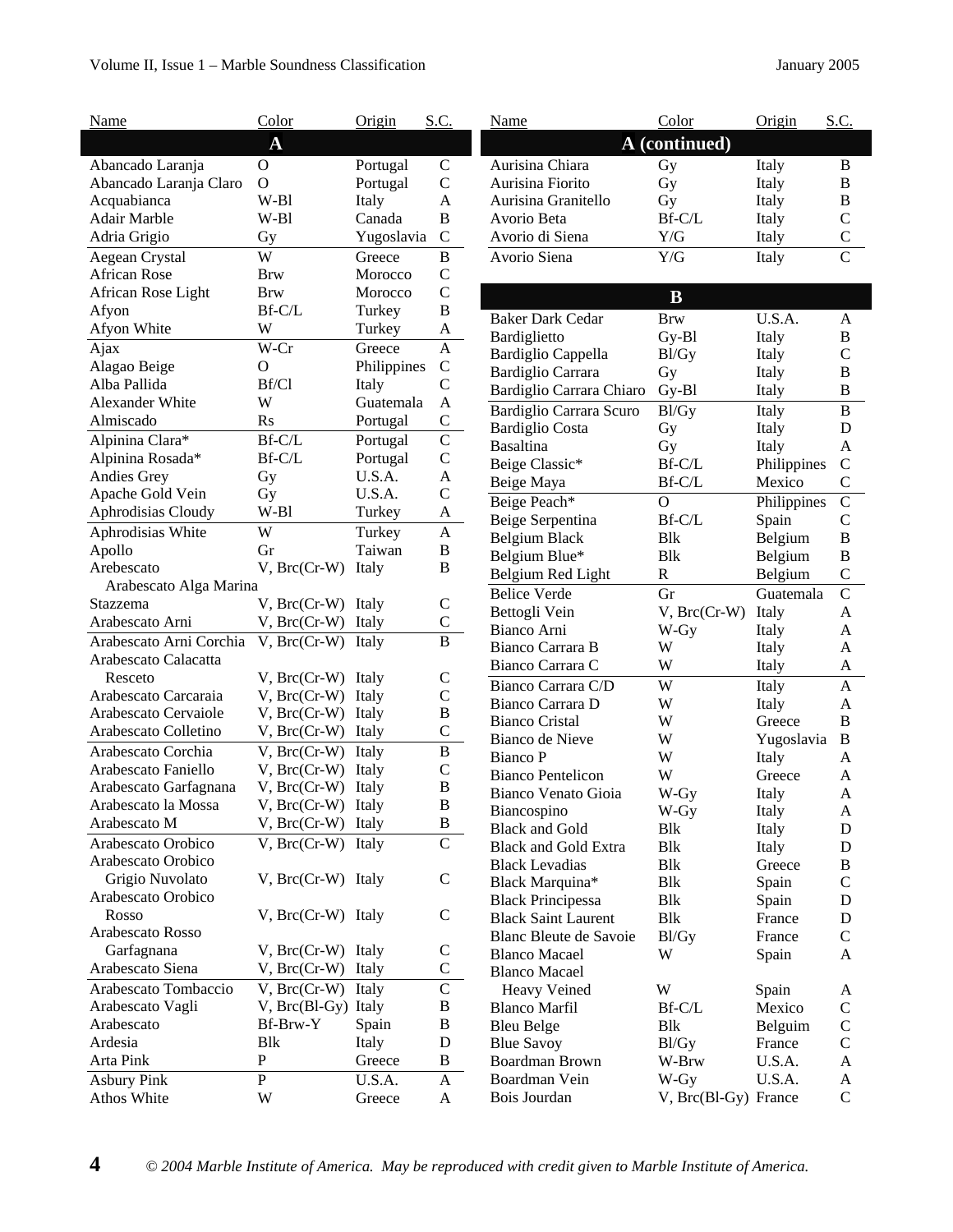| Name                           | Color                | Origin        | S.C.           | Name                                    | Color              | Origin           | S.C.                         |
|--------------------------------|----------------------|---------------|----------------|-----------------------------------------|--------------------|------------------|------------------------------|
|                                | <b>B</b> (continued) |               |                |                                         | C (continued)      |                  |                              |
| <b>Botticino Clasico</b>       | Bf-C/L               | Puerto Rico A |                | Cedar Tavernelle                        | R-RBrw             | U.S.A.           | A                            |
| <b>Botticino Classico</b>      | $Bf-C/L$             | Italy         | $\mathbf C$    | Cevenol                                 | Gy                 | France           | $\mathsf{C}$                 |
| <b>Botticino Fiorito</b>       | Bf-C/L               | Italy         | $\mathcal{C}$  | Champlain Black                         | <b>Blk</b>         | U.S.A.           | $\mathbf{A}$                 |
| <b>Botticino Magnus</b>        | Bf-C/L               | Puerto Rico A |                | Chandolin*                              | $\mathbb{R}$       | France           | $\mathsf{C}$                 |
| <b>Botticino Perlato</b>       | Bf-C/L               | Puerto Rico A |                | Chanteuil                               | Bf-Brw-Y           | France           | $\, {\bf B}$                 |
| <b>Botticino Royal</b>         | Bf-C/L               | Italy         | $\mathsf{C}$   | Charcoal Saint Jean                     | Brc-Blk/W          | France           | $\overline{C}$               |
| <b>Botticino Sicilia</b>       | Bf-C/L               | Italy         | $\mathbf C$    | Chassagne Beige                         | Bf-Brw-Y           | France           | $\boldsymbol{\mathsf{A}}$    |
| <b>Botticino Sicilia Royal</b> | Bf-C/L               | Italy         | $\mathbf C$    | <b>Chassagne Rose</b>                   | ${\bf P}$          | France           | $\mathbf{A}$                 |
| <b>Botticino Standard</b>      | Bf-C/L               | Italy         | $\mathbf C$    | Chassagne Violine                       | $\mathbf{P}$       | France           | $\mathcal{C}$                |
| Branco Mar*                    | W-Cr                 | Portugal      | $\, {\bf B}$   | Cherokee                                | W                  | U.S.A.           | A                            |
| Branco Rosal*                  | W-Cr                 | Portugal      | $\overline{B}$ | Chiampo Mandorlaro                      | $Bf-C/L$           | Italy            | $\overline{C}$               |
| <b>Brazilian Rose</b>          | R <sub>S</sub>       | <b>Brazil</b> | $\mathbf C$    | Chiampo Paglierino                      | R <sub>S</sub>     | Italy            | $\mathbf C$                  |
| <b>Brazilian White</b>         | W                    | <b>Brazil</b> | A              | Chiampo Perlato                         | bf-C/L             | Italy            | $\mathsf{C}$                 |
| Breccia Aurora                 | $V$ , $Brc(T-Y)$     | Italy         | $\mathbf D$    | Chiampo Porfirico                       | <b>Rs</b>          | Italy            | $\mathbf C$                  |
| Breccia Aurora IMV             | $V, Brc(T-Y)$        | Italy         | D              | Chiampo Rosa                            | $\mathbf P$        | Italy            | $\mathsf{C}$                 |
| <b>Breccia Carsica</b>         | <b>Bf-Dk</b>         | Italy         | $\overline{C}$ | Chocolate Brun Amazone Bf-Brw-Y         |                    | <b>Brazil</b>    | $\overline{A}$               |
| Breccia Karnezeika             | $V$ , $Brc(T-Y)$     | Greece        | $\mathbf C$    | Cipollino Dorato                        | W-Go               | Italy            | $\mathbf C$                  |
| Breccia Novella                | Gy                   | France        | $\mathbf D$    | Cipollino Verde Apuano                  | Gr                 | Italy            | $\, {\bf B}$                 |
| Breccia Oniciata               | Bf-C/L               | Italy         | $\mathbf D$    | Claro                                   | W                  | Taiwan           | $\, {\bf B}$                 |
| <b>Breccia Pernice</b>         | $V$ , $Brc(T-Y)$     | Italy         | $\mathbf D$    | Cliffdale "A" Dark                      | Br-Brw-Y           | U.S.A.           | $\mathbf C$                  |
| Brecha da Ota*                 | <b>Brw</b>           | Portugal      | $\mathcal{C}$  | Cliffdale "B" Light                     | Bf-Brw-Y           | U.S.A.           | $\overline{C}$               |
| Brecha Lioz*                   | R-RBrw               | Portugal      | $\mathbf C$    | Collemandina                            | $\mathbf R$        | Italy            | ${\bf D}$                    |
| Brecha Perola*                 | R-RBrw               | Portugal      | $\mathbf C$    | Colorado Yule                           | W                  | U.S.A.           | $\mathcal{C}$                |
| Brecha Portuguesa*             | <b>Brw</b>           | Portugal      | $\mathbf C$    | Connemara Marble                        | Gr                 | Ireland          | $\mathsf{C}$                 |
| Brecha Tavira Dourada*         | <b>Brw</b>           | Portugal      | $\mathsf C$    | Coral Rouge Fleuri                      | R-RBrw             | U.S.A            | $\mathbf D$                  |
| Brecha Tavira Vermelha* R-RBrw |                      | Portugal      | $\overline{C}$ | Coralito                                | Rs                 | Spain            | $\overline{C}$               |
| <b>Breche Maritime</b>         | Bf-C/L               | Portigal      | $\mathbf C$    | Craig Pink Tennessee                    | $\mathbf{P}$       | U.S.A.           | $\mathbf{A}$                 |
| <b>Breche Noire</b>            | Brc-Blk/W            | France        | $\mathsf{C}$   | Cream Wombeyan                          | $Bf-C/L$           | Australia        | $\mathbf{A}$                 |
| <b>Breche Nouvelle</b>         | <b>Brw</b>           | France        | $\mathbf C$    | Crema Espanol                           | $\rm Y/G$          | Spain            | $\mathbf C$                  |
| <b>Breche Ronceveaux</b>       | Brc-Blk/W            | France        | $\mathsf{C}$   | Crema Levante                           | Bf-C/L             | Spain            | $\mathbf C$                  |
| <b>Bronceado</b>               | Y/G                  | Spain         | $\mathbf C$    | Crema Marfil*                           | $Bf-C/L$           | Spain            | $\overline{C}$               |
| Brown Beige*                   | <b>Brw</b>           | Philippines   | $\mathbf C$    | Crema Nuevo                             | <b>Brw</b>         | Spain            | $\mathsf{C}$                 |
| <b>Brown Chios</b>             | <b>Brw</b>           | Greece        | $\mathcal{C}$  | Crème Perla                             | Bf-C/L             | Italy            | $\mathsf{C}$                 |
| <b>Brown Terra</b>             | <b>Brw</b>           | Venezuela     | $\, {\bf B}$   | Cremo Delicato                          | W-Cr               | Italy            | $\, {\bf B}$                 |
| <b>Brown Tourmalion</b>        | <b>Brw</b>           | France        | $\mathcal{C}$  | Creole                                  | $E-B1$             | U.S.A.           | $\mathbf{A}$                 |
|                                |                      |               |                | Crocidolite                             | ${\bf R}$          | Italy            | $\mathbf C$                  |
|                                | $\overline{C}$       |               |                | <b>Crystal Stratus Danby</b>            | W-Gr               | U.S.A.           | A                            |
|                                |                      |               |                | <b>Crystal Stratus</b>                  |                    |                  |                              |
| Café Goleta                    | <b>Brw</b>           | Mexico        | $\bf{B}$       | Veined Danby                            | W-Gr               | U.S.A.           | A                            |
| Calacata Campo Cecina          | $V$ , $Brc(Cr-W)$    | Italy         | $\mathbf C$    | Crystalina White                        | W                  | Greece           | $\mathbf{A}$                 |
| Calacata Cremo                 | $V, Brc(Cr-W)$       | Italy         | $\mathsf{C}$   |                                         |                    |                  |                              |
| Calacata Cremo Massa           | $V, Brc(Cr-W)$       | Italy         | $\mathcal{C}$  |                                         | D                  |                  |                              |
| Calacata di Siena              | Y/G                  | Italy         | $\mathcal{C}$  |                                         |                    |                  |                              |
| Calacatta                      | $V, Brc(Cr-W)$       | Italy         | $\mathbf B$    | Dark Emperador*                         | Brw                | Spain            | $\mathbf C$                  |
| Calacatta Tirreno              | $V, Brc(Cr-W)$       | Italy         | $\bf{B}$       | Dark Green Antique<br>Dark Hualian Jade | Gr                 | Taiwan<br>Taiwan | $\mathsf{C}$                 |
| Calacatta Vagli                | W-Cr                 | Italy         | $\mathbf C$    | Desert Peach                            | Gr<br>$\mathbf{O}$ | Greece           | $\mathsf C$<br>$\mathbf C$   |
| Calacatta Vagli Rosato         | W-Cr                 | Italy         | $\mathcal{C}$  |                                         | ${\bf P}$          |                  |                              |
| Caliza Capri                   | Bf-C/L               | Spain         | $\mathbf C$    | Desert Pink                             |                    | Greece           | $\, {\bf B}$                 |
| Campan Rose Vert               | Gr                   | France        | $\mathsf{C}$   | Dolcetto Perlato                        | Bf-C/L             | Italy            | $\mathbf C$                  |
| Campan Rouge                   | $\mathbf R$          | France        | $\mathbf C$    | Doppio Nero                             | <b>Blk</b>         | China            | $\mathbf C$                  |
| Capistrano                     | Bf-C/L               | Philippines   | $\mathbf C$    | Dove                                    | $V$ , Brc(Bl-Gy)   | Turkey           | $\mathbf C$                  |
| Cassino Rosa                   | R <sub>S</sub>       | Italy         | D              | Duchessa Rosa                           | Rs                 | Spain            | $\mathsf C$<br>$\mathcal{C}$ |
| Cedar Rose                     | R-RBrw               | U.S.A.        | $\mathbf{A}$   | Duquesa Gris                            | Gy                 | Spain            |                              |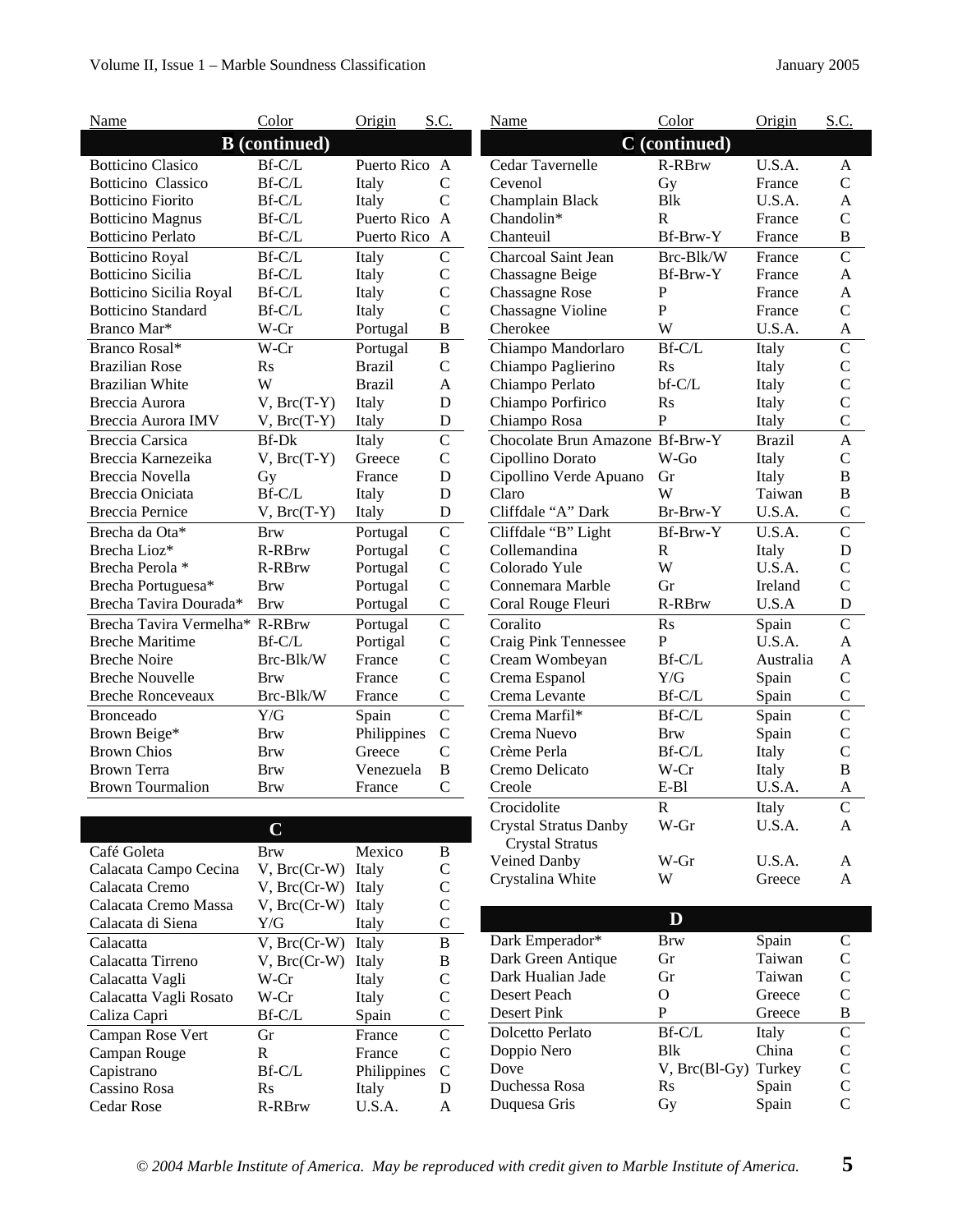| Name                                     | Color               | Origin   | S.C.               |
|------------------------------------------|---------------------|----------|--------------------|
|                                          | D (continued)       |          |                    |
| Duquesa Rosa                             | $\operatorname{Rs}$ | Spain    | C                  |
|                                          |                     |          |                    |
|                                          | E                   |          |                    |
| <b>Edward Pink</b>                       | P                   | U.S.A.   | A                  |
| <b>Emperador Light</b>                   | Brw                 | Spain    | C                  |
| Eretria Red                              | R                   | Greece   | C                  |
| Estremoz Branco                          | W                   | Portugal | A                  |
| Estremoz Crème                           | $Bf-C/L$            | Portugal | A                  |
| Estremoz Vergadas                        | W                   | Portugal | A                  |
| Estremoz Vergadas                        |                     |          |                    |
| Catanhas                                 | W-Brw               | Portugal | A                  |
| Etremoz Vergado                          | W                   | Portugal | A                  |
| Etremoz Vergado Escuro                   | W                   | Portugal | A                  |
| Etowah Fleuri                            | P                   | U.S.A.   | A                  |
| <b>Etowah Pink</b>                       | P                   | U.S.A.   | A                  |
| Eureka Danby                             | W-Brw               | U.S.A.   | A                  |
|                                          |                     |          |                    |
|                                          |                     |          |                    |
| $\lambda$ .<br>$\mathbf{r}$ $\mathbf{r}$ |                     | T. 1.    | $\mathbf{\bar{n}}$ |

| Fantastico Arni        | Gr                  | Italy       | D |
|------------------------|---------------------|-------------|---|
| Farges*                | Bf-C/L              | France      | C |
| Fawntan*               | Brw                 | Philippines | C |
| Filleto America        | $Bf-C/L$            | Italy       | C |
| Filleto Rosso          | $Bf-C/L$            | Italy       | C |
| Filetto Rosso Classico | $Bf-C/L$            | Italy       | C |
| Fior di Mare           | Gy                  | Italy       | B |
| Fior di Pesco          | V, Brc(Bl-Gy) Italy |             | D |
| Fior di Pesco Carnico  | V, Brc(Bl-Gy) Italy |             | D |
| Florido*               | Blk                 | Spain       | C |
| <b>Forest Green</b>    | Gr                  | Italy       | C |
| Formosa Black          | Blk                 | Taiwan      | B |
| Formosa White          | W                   | Taiwan      | A |
| French Antique Gray    | Gy                  | France      | C |
| French Red             | R                   | France      | C |
| French Rouge Antique   | <b>R-RBrw</b>       | France      | C |

|                      | G                    |           |   |
|----------------------|----------------------|-----------|---|
| Galaxy               | W-Cr                 | Greece    | A |
| Giallo di Siena      | Y/G                  | Italy     | C |
| Giallo Mori          | Y/G                  | Italy     | C |
| Giallo Siena         | Y/G                  | Italy     | C |
| Giallo Siena Avorio  | Y/G                  | Italy     | C |
| Giallo Siena Unito   | Y/G                  | Italy     | C |
| <b>Gold Black</b>    | <b>B</b> lk          | Honduras  | A |
| Gray St. Anne Alpha  | V, Brc(Bl-Gy) France |           | B |
| Gray St. Anne Basque | V, Brc(Bl-Gy) France |           | B |
| Gray/White Wombeyan  | Gy                   | Australia | B |
| <b>Greek White</b>   | W                    | Greece    | A |
| <b>Grey Duchess</b>  | Gy                   | Spain     | C |
| Grigio Carnico       | $V$ , $Brc(B1-Gy)$   | Italy     | D |
| Grigio Romano        | Gy                   | Italy     | C |
| Grimaldi             | Ĵγ                   | France    |   |

| Name                       | Color                   | Origin            | S.C.               |
|----------------------------|-------------------------|-------------------|--------------------|
|                            | <b>G</b> (continued)    |                   |                    |
| Gris Antique               | <b>B</b> lk             | Belgium           | В                  |
| Gris Duquesa               | Gy                      | Spain             | C                  |
| Gris Goleta                | Gy-Bl                   | Mexico            | B                  |
| Gris Macael                | Gу                      | Spain             | A                  |
| Gris Paloma                | Gy                      | France            | C                  |
| Gris Perla                 | Gy-Bl                   | Mexico            | B                  |
| Gris Tellez                | W-Gy                    | Mexico            | B                  |
| Gris Tepeaca               | Gy                      | Mexico            | B                  |
| Gris Terrazo               | Gy                      | Mexico            | B                  |
| Guatemala Antique Green Gr |                         | Guatemala         | $\overline{C}$     |
| Guatemala Emerald          |                         |                   |                    |
| Green                      | Gr                      | Guatemala         | С                  |
| Guatemala Extra White      | W                       | Guatemala         | A                  |
| Guatemala Gold             | Y/G                     | Guatemala         | $\mathsf{A}$       |
| Guatemala Gray             | Gy                      | Guatemala         | A                  |
| Guatemala Standard         |                         |                   |                    |
| White                      | W                       | Guatemala         | A                  |
| Guatemala Veined Gray      | Gy                      | Guatemala         | A                  |
| Guatemala White            | W                       | Guatemala         | A                  |
|                            |                         |                   |                    |
|                            | $\overline{\mathbf{H}}$ |                   |                    |
| Hauteville                 | Bf-C/L                  | France            | B                  |
| <b>Highland Danby</b>      | Gy                      | U.S.A.            | A                  |
| Hualian Jade               | Gr                      | Taiwan            | $\mathcal{C}$      |
| Hualien Green              | Gr                      | Taiwan            | $\overline{C}$     |
| Hualien Jewel              | Gr                      | Taiwan            | $\mathcal{C}$      |
| Hualien White B            | $V$ , $Brc(Cr-W)$       | Taiwan            | B                  |
| Hualien White C            | $V$ , $Brc(Cr-W)$       | Taiwan            | C                  |
|                            |                         |                   |                    |
|                            | I                       |                   |                    |
| Ilios                      | W-Gy                    | Greece            | A                  |
| <b>Imperial Black</b>      | <b>Blk</b>              | U.S.A.            | B                  |
| <b>Imperial Brown</b>      | $V$ , $Brc(T-Y)$        | Spain             | B                  |
| Imperial Calacata          | $V$ , $Brc(Cr-W)$       | Italy             | $\mathcal{C}$      |
| <b>Imperal Danby</b>       | W                       | U.S.A.            | A                  |
| <b>Imperial Emperador</b>  |                         |                   |                    |
| $R_{\rm{row}}$             | $R_{\text{TV}}$         | $S_{\text{main}}$ | $\curvearrowright$ |

| <b>Imperial Emperador</b> |                         |               |               |
|---------------------------|-------------------------|---------------|---------------|
| <b>Brown</b>              | Brw                     | Spain         | C             |
| Incarnat Turquin          | Gy                      | Spain         | C             |
| Italian Cremo             | W-Cr                    | Italy         | C             |
| Italian Pearl*            | $Bf-C/L$                | Philippines   | $\mathcal{C}$ |
| Italian Pink              | P                       | Italy         | В             |
|                           |                         |               |               |
|                           |                         |               |               |
| Jade Green                | Gr                      | Taiwan        | C             |
| Jaspe Gris                | $C$ , Brc(Bl-Gy) Mexico |               | В             |
| Jaspe Rosa                | V, Brc(Bl-Gy) Mexico    |               | B             |
| Jerusalem Stone*          | $Bf-C/L$                | <b>Israel</b> | В             |
| Juane Rose                | $\rm Rs$                | Norway        | B             |
| Jura                      | <b>Brw</b>              | Germany       | A             |
| Jura Beige                | $Bf-C/L$                | Germany       | A             |

Jura Giallo Bf-C/L Germany A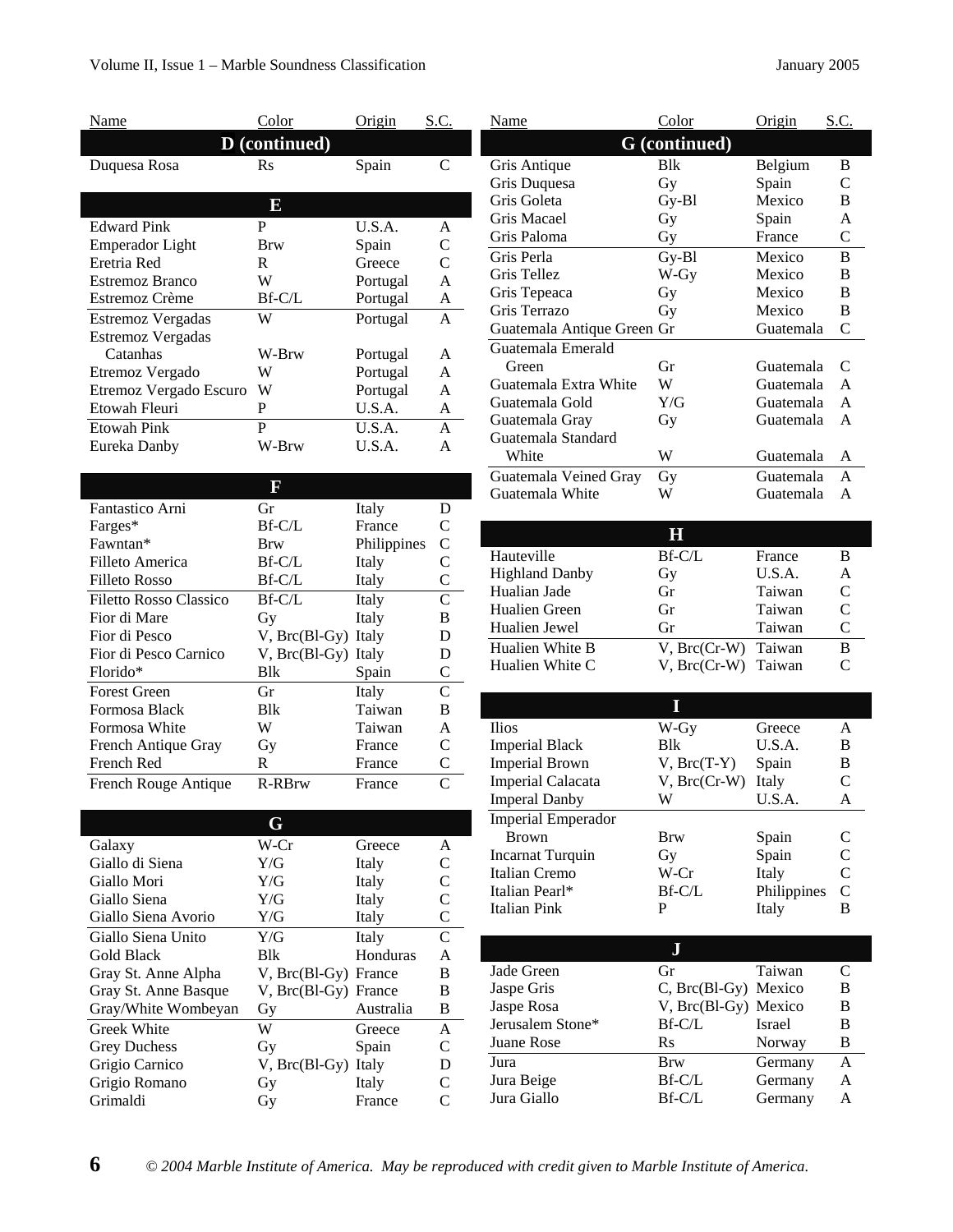| <b>Name</b>                               | Color            | <b>Origin</b>   | S.C.           |  |
|-------------------------------------------|------------------|-----------------|----------------|--|
|                                           | J (continued)    |                 |                |  |
| Jura Gray                                 | Gy-Bl            | Germany         | A              |  |
| Jura Melange                              | Bf-C/L           | Germany         | A              |  |
|                                           |                  |                 |                |  |
|                                           |                  |                 |                |  |
|                                           | $\mathbf K$      |                 |                |  |
| K-Beige*                                  | Bf-C/L           | Philippines     | C              |  |
|                                           |                  |                 |                |  |
|                                           | L                |                 |                |  |
| Lambery Cedar                             | <b>R-RBrw</b>    | U.S.A.          | B              |  |
| Larrys                                    | Bf-C/L           | France          | B              |  |
| Lasa Bianco Vena Oro                      | W-Go             | Italy           | A              |  |
| Lasa Bianco Venato                        | W                | Italy           | A              |  |
| Lee White                                 | W                | U.S.A.          | A              |  |
| Light Beige                               | Bf-C/L           | Philippines     | B              |  |
| Light Verde Jade                          | Gr               | Taiwan          | $\overline{C}$ |  |
| Lido                                      | Gy               | Morocco         | B              |  |
| Lioz                                      | $\rm Rs$         | Portugal        | $\mathcal{C}$  |  |
| Lioz Crème                                | Bf-Brw-Y         | Portugal        | $\mathbf C$    |  |
| Loredo Chiaro                             | $V$ , $Brc(T-Y)$ | Italy           | D              |  |
| Loredo IMV                                | $V$ , $Brc(T-Y)$ | Italy           | D              |  |
| Loredo Rubane                             | Bf/Dk            | Italy           | $\overline{C}$ |  |
| Luck Dark Cedar                           | <b>R-RBrw</b>    | U.S.A.          | B              |  |
| Luck Dark Cedar                           |                  |                 |                |  |
| Tavernelle                                | R-RBrw           | U.S.A.          | В              |  |
| <b>Luck Dark Rose</b>                     | Rs               | U.S.A.          | A              |  |
| Luck Light Rose                           | $\rm Rs$         | U.S.A.          | A              |  |
| Luck Medium Rose                          | $\rm Rs$         | U.S.A.          | A              |  |
|                                           |                  |                 |                |  |
|                                           |                  |                 |                |  |
|                                           |                  |                 |                |  |
|                                           | M                |                 |                |  |
| Macchiavecchia                            | $V$ , $Brc(T-Y)$ | Italy           | D              |  |
| Manyas White                              | W                | Turkey          | A              |  |
| Marblehaus Beige                          | Bf-C/L           | Philippines     | B              |  |
| Marbre du Roi                             | R<br>$\Omega$    | France          | $\overline{C}$ |  |
| Mariposa Alagao*                          |                  | Philippines     | $\overline{C}$ |  |
| Mariposa Danby                            | W-Gr             | U.S.A.          | A              |  |
| Marron Braun*                             | Brw              | Spain           | $\mathsf{C}$   |  |
| Marron Emperador*                         | Brw              | Spain           | $\mathsf{C}$   |  |
| Marron Imperial*                          | Brw              | Spain           | $\mathbf C$    |  |
| Maya                                      | Bf-C/L           | Mexico          | $\mathbf C$    |  |
| Mezzotint                                 | Gy               | U.S.A.          | A              |  |
| Mink Black                                | Brw              | Honduras        | A              |  |
| Mino Nero Antique                         | Blk              | Mexico          | $\mathsf{C}$   |  |
| Moca Crème*                               | Bf-C/L           | Portugal        | B              |  |
| <b>Montclair Danby</b>                    | W-Gr             | U.S.A.          | A              |  |
|                                           |                  |                 |                |  |
|                                           | N                |                 |                |  |
| Napoleon Grand Melange Bf-C/L             |                  | France          | $\mathsf{C}$   |  |
| Napoleon Grey                             | Gy               | U.S.A           | A              |  |
| Napoleon Tigre                            | Bf-C/L           | France          | $\mathsf{C}$   |  |
| <b>Naxos</b>                              | W                | Greece          | A              |  |
| Negro Marquina*<br><b>Negro Monterrey</b> | Blk<br>Blk       | Spain<br>Mexico | C<br>В         |  |

| Name                  | Color                 | Origin      | S.C.           |
|-----------------------|-----------------------|-------------|----------------|
|                       | N (continued)         |             |                |
| Nero Marquina*        | <b>B</b> lk           | Spain       | $\overline{C}$ |
| Nero St. Laurent      | <b>B</b> lk           | France      | D              |
| Noir Cihigue          | <b>B</b> lk           | France      | $\mathcal{C}$  |
| Noir Fleuri           | <b>B</b> <sub>k</sub> | France      | $\overline{C}$ |
| Norwegian Rose        | Rs                    | Norway      | B              |
| Norwegian Rose (M.L)  | Rs                    | Norway      | B              |
| Norwegian Rose (M.S.) | $\mathbf{R}$ s        | Norway      | B              |
| Notre Dame            | Bf-C/L                | France      | $\mathsf{C}$   |
| Notre Dame A          | Bf-C/L                | France      | $\overline{C}$ |
| Nowshera Maroon       | R                     | Pakistan    | $\overline{C}$ |
| Nuovo Brocatello      | $V$ , $Brc(T-Y)$      | Italy       | B              |
| Nuvoltao Apuano       | $Gy-B1$               | Italy       | B              |
|                       |                       |             |                |
|                       | $\mathbf O$           |             |                |
| Olho de Sapo          | Bf-C/L                | Portugal    | B              |
| <b>Ozark Famosa</b>   | Brw                   | U.S.A.      | $\mathsf{C}$   |
| Ozark Fleuri          |                       | U.S.A.      | A              |
| Ozark Grey Vein       | Gy<br>Gy              | U.S.A.      | A              |
|                       |                       |             |                |
|                       | ${\bf P}$             |             |                |
|                       |                       |             |                |
| Paonazzetto           | $V$ , $Brc(Cr-W)$     | Italy       | С              |
| Paradiso              | Brw                   | Italy       | D              |
| Paradiso D            | Brw                   | Italy       | D              |
| Pardais               | Rs                    | Portugal    | A              |
| Pavonazzo             | $V, Brc(Cr-W)$        | U.S.A.      | A              |
| Pearl Beige           | Bf-C/L                | Italy       | C              |
| Pearl Gray            | W-Gy                  | Guatemala   | A              |
| Pearl Grey            | Gy                    | U.S.A.      | A              |
| Pentelicon White      | W                     | Greece      | A              |
| Penuela               | Bf-Dk                 | Mexico      | B              |
| Peperino Grigio       | Gy                    | Italy       | $\overline{C}$ |
| Peperino Rosato       | R                     | Italy       | $\mathbf C$    |
| Perla Marina          | W-Cr                  | Italy       | $\overline{C}$ |
| Perlato d'Italia      | Bf-C/L                | Italy       | $\overline{C}$ |
| Perlato Philippines*  | Bf-C/L                | Philippines | $\overline{C}$ |
| Perlato Royal         | Bf-C/L                | Italy       | C              |
| Perlato Sicilia       | Bf-C/L                | Italy       | $\mathsf{C}$   |
| Perlato Suevo         | Bf-C/L                | Italy       | $\mathsf{C}$   |
| Perlino Rosato        | P                     | Italy       | $\overline{C}$ |
| Petit Granit          | Blk                   | Belgium     | B              |
| Piastraccia           | $V, Brc(Cr-W)$        | Italy       | B              |
| Pietra del Cardosa    | Gy                    | Italy       | B              |
| Pietra di Luserna     | Gr                    | Italy       | B              |
| <b>Pilion Pink</b>    | $\mathbf P$           | Greece      | A              |
| <b>Pink Dutchess</b>  | Rs                    | Spain       | $\mathsf{C}$   |
| Pink Ioannina         | $\mathbf P$           | Greece      | B              |
| <b>Pink Tennessee</b> | $\rm Rs$              | U.S.A.      | A              |
| Plateau Danby         | W-Gy                  | U.S.A.      | A              |
| Porto Extra           | Blk                   | Italy       | D              |
| Portoro Macchia Fine  | Blk                   | Italy       | D              |
| Portoro Macchia Larga | Blk                   | Italy       | D              |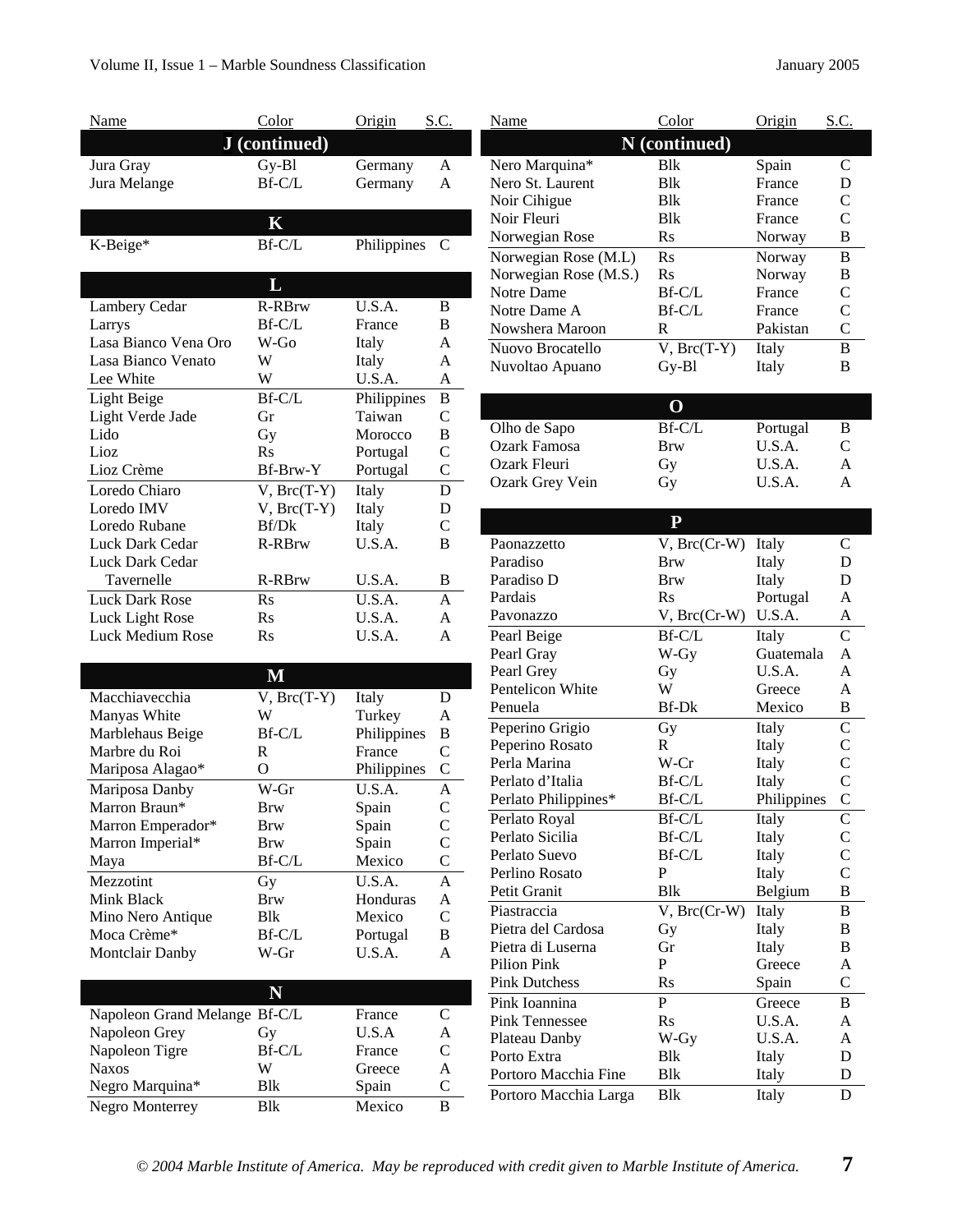| Name                                 | Color                | Origin                  | S.C.                |
|--------------------------------------|----------------------|-------------------------|---------------------|
|                                      | P (continued)        |                         |                     |
| Pouillenay                           | Bf-C/L               | France                  | A                   |
| Primavera                            | Bf-Brw-Y             | Philippines             | B                   |
| Pumpokha White                       | W                    | Pakistan                | A                   |
|                                      |                      |                         |                     |
|                                      | Ő                    |                         |                     |
|                                      | Gr                   | Guatemala               | C                   |
| Quetzal Green                        |                      |                         |                     |
|                                      |                      |                         |                     |
|                                      | $\mathbf R$          |                         |                     |
| Radio Black                          | <b>B</b> lk          | U.S.A.                  | A                   |
| Rainbow                              | Gy                   | Honduras                | A                   |
| Rasotica                             | <b>Brw</b>           | Yugoslavia              | D                   |
| Red Duquesa<br><b>Red Dutchess</b>   | R <sub>S</sub>       | Spain                   | $\overline{C}$      |
|                                      | $\mathbf{R}$ s       | Spain                   | $\mathsf{C}$        |
| Red Eretria                          | $\mathbb{R}$         | Greece                  | $\overline{\rm C}$  |
| <b>Red Levanto</b>                   | R                    | Italy                   | D                   |
| Red Levanto Rai                      | R                    | Italy                   | D                   |
| <b>Red Royale</b>                    | $\mathbf R$          | France                  | $\mathcal{C}$       |
| Red Verona                           | R                    | Italy                   | $\mathsf{C}$        |
| <b>Regal Blue</b>                    | Bl/Gy                | U.S.A.                  | A                   |
| <b>Regal White Danby</b>             | W-Cr                 | U.S.A.                  | A                   |
| Repen Classico Chiaro                | Gy                   | Italy                   | B                   |
| Repen Classico Zolla                 | Gy                   | Italy                   | B                   |
| Revermont                            | Bf-C/L               | France                  | B                   |
| Roc Argent                           | Gу                   | France                  | C                   |
| Rochebelle Beige*                    | Bf-C/L               | France                  | B                   |
| Rochebelle Rose*<br>Rocheret*        | P<br>Y/G             | France                  | B<br>B              |
|                                      | R                    | France                  | $\mathsf{C}$        |
| Rojo Alicante*                       |                      | Spain                   |                     |
| Rojo Bilbao                          | R                    | Spain                   | $\mathsf{C}$        |
| Rojo Coralito<br><b>Roman Stone</b>  | R                    | Spain                   | $\mathcal{C}$<br>B  |
| Rosa Aurora A                        | Gy<br>W              | Italy                   | A                   |
|                                      |                      | Portugal                |                     |
| Rosa Aurora B                        | Bf-C/L               | Portugal                | A                   |
| Rosa Aurora C<br><b>Rosa Clasico</b> | W                    | Portugal<br>Mexico      | A                   |
| Rosa de Borba                        | $\rm Rs$             |                         | $\overline{C}$      |
| Rosa del Garda                       | Rs<br>R <sub>S</sub> | Portugal<br>Italy       | A<br>$\overline{C}$ |
| Rosa do Monte                        | О                    |                         | A                   |
| Rosa do Monte A                      |                      | Portugal                |                     |
| Rosa do Monte B                      | Rs<br>Rs             | Portugal                | A<br>A              |
|                                      | <b>Rs</b>            | Portugal                | $\mathcal{C}$       |
| Rosa Duquesa<br>Rosa Emperador       | Bf-C/L               | Spain<br>Mexico         | B                   |
| Rosa Imperial                        | $V$ , $Brc(Cr-W)$    | Mexico                  | B                   |
|                                      |                      |                         |                     |
| Rosa Mexico                          | R                    | Mexico                  | D<br>B              |
| Rosa Norvegia                        | Rs<br><b>Rs</b>      | Norway                  | B                   |
| Rosa Portogallo<br>Rosa Salmon       | <b>Rs</b>            | Portugal<br>Puerto Rico | $\mathsf{C}$        |
|                                      | R <sub>S</sub>       | Greece                  | C                   |
| Rosa Surpi                           |                      |                         |                     |
| Rosa Vergado                         | <b>Rs</b>            | Portugal                | A<br>C              |
| Rosalit                              | <b>Rs</b>            | Yugoslavia              | C                   |
| Rosato                               | $V$ , $Brc(T-Y)$     | Italy                   |                     |

| Name                       | Color                   | Origin           | S.C.           |
|----------------------------|-------------------------|------------------|----------------|
|                            | R (continued)           |                  |                |
| Rosatta*                   | <b>R-RBrw</b>           | Philippines      | C              |
| Rose Aurora                | Rs                      | Portugal         | A              |
| Rose De Felines            | Bf-Brw-Y                | France           | D              |
| Rose Gray                  | Gy                      | U.S.A.           | A              |
| Rose Turquesa              | $\mathbf{R}$ s          | Spain            | $\mathsf{C}$   |
| Rosso Alicante*            | $\mathbb{R}$            | Spain            | $\overline{C}$ |
| Rosso Antico d'Italia      | R                       | Italy            | D              |
| Rosso Asiago               | $\mathsf{R}$            | Italy            | $\overline{C}$ |
| Rosso Collemandina         | R                       | Italy            | D              |
| Rosso Coralito             | R                       | Spain            | $\mathsf{C}$   |
| Rosso Francia              | $\mathsf{R}$            | France           | $\overline{C}$ |
| Rosso Levanto              | R                       | Italy            | D              |
| Rosso Magnaboschi          | R                       | Italy            | C              |
| Rosso Magnaboschi          |                         |                  |                |
| Fiorito                    | R                       | Italy            | С              |
| Rosso Rubino               | $\mathsf{R}$            | Italy            | $\mathsf{C}$   |
| Rosso Verona               | $\mathbf R$             | Italy            | $\overline{C}$ |
| Rosso Verona Broccato      | $\mathbf R$             | Italy            | $\mathsf{C}$   |
| Rouge Antique              | <b>R-RBrw</b>           | France           | $\mathbf C$    |
|                            | R                       | France           | $\overline{C}$ |
| Rouge Incarnat             | $\mathbb{R}$            |                  | $\mathbf C$    |
| Rouge Matadof              |                         | Spain            | $\overline{C}$ |
| Rouge Turquin              | Gy                      | France           |                |
| Royal Danby                | $W-B1$<br><b>R-RBrw</b> | U.S.A.<br>U.S.A. | A<br>D         |
| Royal Fleuri               | W                       | Taiwan           | A              |
| Royal White                | $\rm Bf\text{-}C/L$     |                  | $\mathcal{C}$  |
| Rubane                     |                         | France           |                |
| Ruivina Clara              | W-Gy                    | Portugal         | B              |
| Ruivina Escura             | Gy                      | Portugal         | B              |
| Ruivina Raiado             | W-Gy                    | Portugal         | A              |
|                            | S                       |                  |                |
| Saint Corneille            | Bf-C/L                  | France           | В              |
| <b>Saint Florient</b>      | Rs                      | Portugal         | C              |
| <b>Saint Florient Rose</b> | Rs                      | Portugal         | $\mathsf{C}$   |
| Saint Jean Fleury          | Brc-Blk/W               | France           | $\overline{C}$ |
| Salanti Red                | R                       | Greece           | $\mathsf{C}$   |
| Salome/Leopard             | $V$ , $Brc(B1-Gy)$      | Turkey           | $\overline{C}$ |
| Santo Tomas                | R-RBrw                  | Mexico           | A              |
| Selji Cream                | Bf-C/L                  | Yugoslavia       | B              |
| Semi-Rijo*                 | W-Cr                    | Portugal         | B              |
| Serpeggiante Classico      | $V$ , $Brc(T-Y)$        | Italy            | $\mathsf C$    |
| Serpeggiante di Trani      | $V, Brc(T-Y)$           | Italy            | C              |
| Serpeggiante Silverbella   | $V, Brc(T-Y)$           | Italy            | $\mathsf{C}$   |
| Serpentine                 | Gr                      | Italy            | $\mathbf C$    |
| Serpentine Verde Scuro     | Gr                      | Italy            | $\mathsf C$    |
| Serpentino Classico        | Gr                      | Italy            | $\overline{C}$ |
| Serpentino di Fundres      | Gr                      | Italy            | C              |
| Sierra Madre               | Bf-Brw-Y                | Germany          | A              |
| Snow White                 | W                       | Greece           | A              |
| Spanish Black*             | Blk                     | Spain            | $\mathsf{C}$   |
| St. Anne African Vein      | Blk                     | Morocco          | $\mathsf{C}$   |
| St. Florient               | Rs                      | Portugal         | $\overline{C}$ |
|                            |                         |                  |                |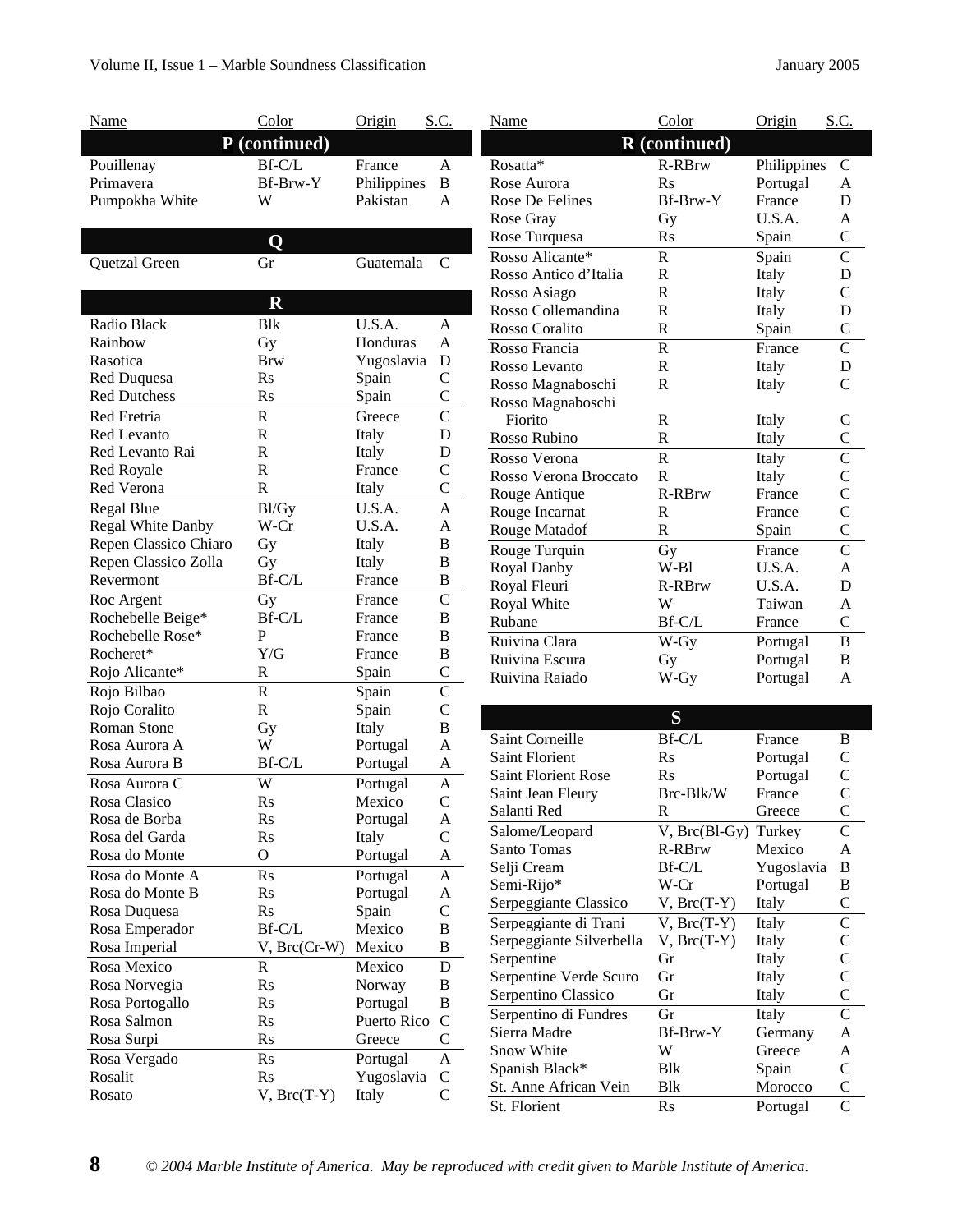I

 $\overline{\phantom{a}}$ 

| Name                     | Color             | Origin      | $S.$ $C.$      |  |
|--------------------------|-------------------|-------------|----------------|--|
| <b>S</b> (continued)     |                   |             |                |  |
| St. Thomas               | <b>R-RBrw</b>     | Mexico      | A              |  |
| Stalattite               | R                 | Italy       | $\overline{C}$ |  |
| Staro                    | W                 | Taiwan      | В              |  |
| Statuario Venato Carrara | W                 | Italy       | B              |  |
| <b>Statuary Vein</b>     | V, Brc(Cr-W)      | Italy       | B              |  |
| Ste. Genevieve Golden    |                   |             |                |  |
| Vein                     | $V$ , $Brc(T-Y)$  | U.S.A.      | C              |  |
| Ste. Genevieve Rose      | $V$ , $Brc(Cr-W)$ | U.S.A.      | $\overline{C}$ |  |
| <b>Sterling Grey</b>     | Gy                | U.S.A.      | A              |  |
| Sunflower                | $V$ , $Brc(T-Y)$  | Italy       | B              |  |
| Sunset                   | Gу                | Honduras    | A              |  |
| <b>Superior Black</b>    | Brc-Blk/W         | Honduras    | B              |  |
| Supren                   | Gy                | Turkey      | $\overline{C}$ |  |
|                          |                   |             |                |  |
|                          | T                 |             |                |  |
| Taiwan Jade              | Gr                | Taiwan      | C              |  |
| Taiwan Green             | Gr                | Taiwan      | $\overline{C}$ |  |
| Tavernelle Chiampo       |                   |             |                |  |
| Mandorlato               | Bf-C/L            | Italy       | C              |  |
| Tea Rose                 | Bl/Gy             | China       | $\overline{C}$ |  |
| Teresa Beige*            | Bf-C/L            | Philippines | $\mathsf{C}$   |  |
| Thassos A-1              | W                 | Greece      | A              |  |
| <b>Thassos White</b>     | W                 | Greece      | A              |  |
| Tienshan Jade            | Gr                | Taiwan      | $\overline{C}$ |  |
| Tigre                    | Bf-C/L            | France      | $\overline{C}$ |  |
| <b>Tikal Green</b>       | Gr                | Guatemala   | $\overline{C}$ |  |
| <b>Tinos Green</b>       | Gr                | Greece      | B              |  |
| Tinos Green Dark         | Gr                | Greece      | $\overline{C}$ |  |
| Topaze*                  | W-Cr              | Portugal    | $\overline{C}$ |  |
| Trani Chiaro             | Bf-C/L            | Italy       | $\overline{C}$ |  |
| Trani Perlato            | Bf-C/L            | Italy       | $\overline{C}$ |  |
| Trani Unito              | Bf-C/L            | Italy       | $\overline{C}$ |  |
| Trigaxes Claro           | Gy                | Portugal    | A              |  |
| <b>Trigaxes Escuro</b>   | Gy                | Portugal    | A              |  |
| <b>Tropical Gray</b>     | Gy                | Honduras    | A              |  |
| <b>Tropical White</b>    | W-Gy              | Honduras    | в              |  |
| Tsipolino                | Gy-Bl             | Greece      | В              |  |

| Uliano Venato     | $Gv-B1$   | Italy     | А |
|-------------------|-----------|-----------|---|
|                   |           |           |   |
|                   |           |           |   |
| Valencia Rose     | P         | Spain     | в |
| Veined Black B    | Brc-Blk/W | Taiwan    | C |
| Veined Black C    | Brc-Blk/W | Taiwan    | C |
| Venezuelan Pink   | P         | Venezuela | B |
| Verde Acceglio    | Gr        | Italy     | D |
| Verde Alpi Cesana | Gr        | Italy     | C |
| Verde Antique     | Gr        | U.S.A.    | C |
| Verde Antonio     | Gr        | Italy     | C |
| Verde Aver        | Gr        | Italy     | C |

| Name                  | Color              | Origin   | S.C.               |  |
|-----------------------|--------------------|----------|--------------------|--|
| V (continued)         |                    |          |                    |  |
| Verde Dorato          | Gr                 | Italy    | C                  |  |
| Verde Fraye           | Gr                 | Italy    | $\mathsf{C}$       |  |
| Verde Giada           | Gr                 | Italy    | $\mathsf C$        |  |
| Verde Gressoney       | Gr                 | Italy    | $\mathsf{C}$       |  |
| Verde Imperiale       | Gr                 | Italy    | $\overline{C}$     |  |
| Verde Issorie         | Gr                 | Italy    | $\overline{\rm C}$ |  |
| Verde Patrizia        | Gr                 | Italy    | C                  |  |
| Verde Smeraldo        | Gr                 | Italy    | $\overline{C}$     |  |
| Verde St. Denis       | Gr                 | Italy    | $\overline{C}$     |  |
| Verde Svezia          | Gr                 | Sweden   | B                  |  |
| Verde Tiffany         | Gy                 | Italy    | $\overline{C}$     |  |
| Verde Tinos           | Gr                 | Greece   | $\mathsf{C}$       |  |
| Verde Viana Claro     | Gr                 | Portugal | A                  |  |
| Verde Viana Cristal   | Gr                 | Portugal | $\mathsf{A}$       |  |
| Verde Viana Escuro    | Gr                 | Portugal | A                  |  |
| Veria White           | W                  | Greece   | A                  |  |
| Vermont Verde Antique | Gr                 | U.S.A.   | $\mathsf{C}$       |  |
| Vert d'Estours        | Gr                 | France   | $\mathsf C$        |  |
| Vert d'Irlande        | Gr                 | Ireland  | $\overline{\rm C}$ |  |
| Vert Jade             | Gr                 | Italy    | $\overline{\rm C}$ |  |
| Vert Racega           | Gr                 | Italy    | $\overline{\rm C}$ |  |
| Villa Gray            | $V$ , $Brc(B1-Gy)$ | China    | C                  |  |
| Villebois*            | Gу                 | France   | $\overline{C}$     |  |
| Vize Pink             | P                  | Turkey   | A                  |  |
| Volou Pink            | P                  | Greece   | B                  |  |
| Vulcano               | $Bf-Dk$            | Italy    | $\overline{C}$     |  |

| Waterloo White               | W-Gy   | Canada | в |
|------------------------------|--------|--------|---|
| White Alabama                | W      | U.S.A. | A |
| White Carrara                | W      | Italy  | A |
| White Carrara C              | W      | Italy  | A |
| White Carrara C/A            | W      | Italy  | A |
| White Carrara D              | W      | Italy  | A |
| White Cherokee               | W-Gy   | U.S.A. | A |
| White Georgia                | $W-Go$ | U.S.A. | A |
| White Georgia Golden         |        |        |   |
| Vien                         | W-Go   | U.S.A. | A |
| <b>White Veined Statuary</b> | W      | Italy  | В |
|                              |        |        |   |

| Р   | Portugal | C         |
|-----|----------|-----------|
|     |          |           |
|     |          |           |
| Y/G | Italy    | C         |
| Y/G | Italy    | $\subset$ |
|     |          |           |

\* Denotes hard or dolomitic limestones capable of taking a polish and known commercially as marble.

\_\_\_\_\_\_\_\_\_\_\_\_\_\_\_\_\_\_\_\_\_\_\_\_\_\_\_\_\_\_\_\_\_